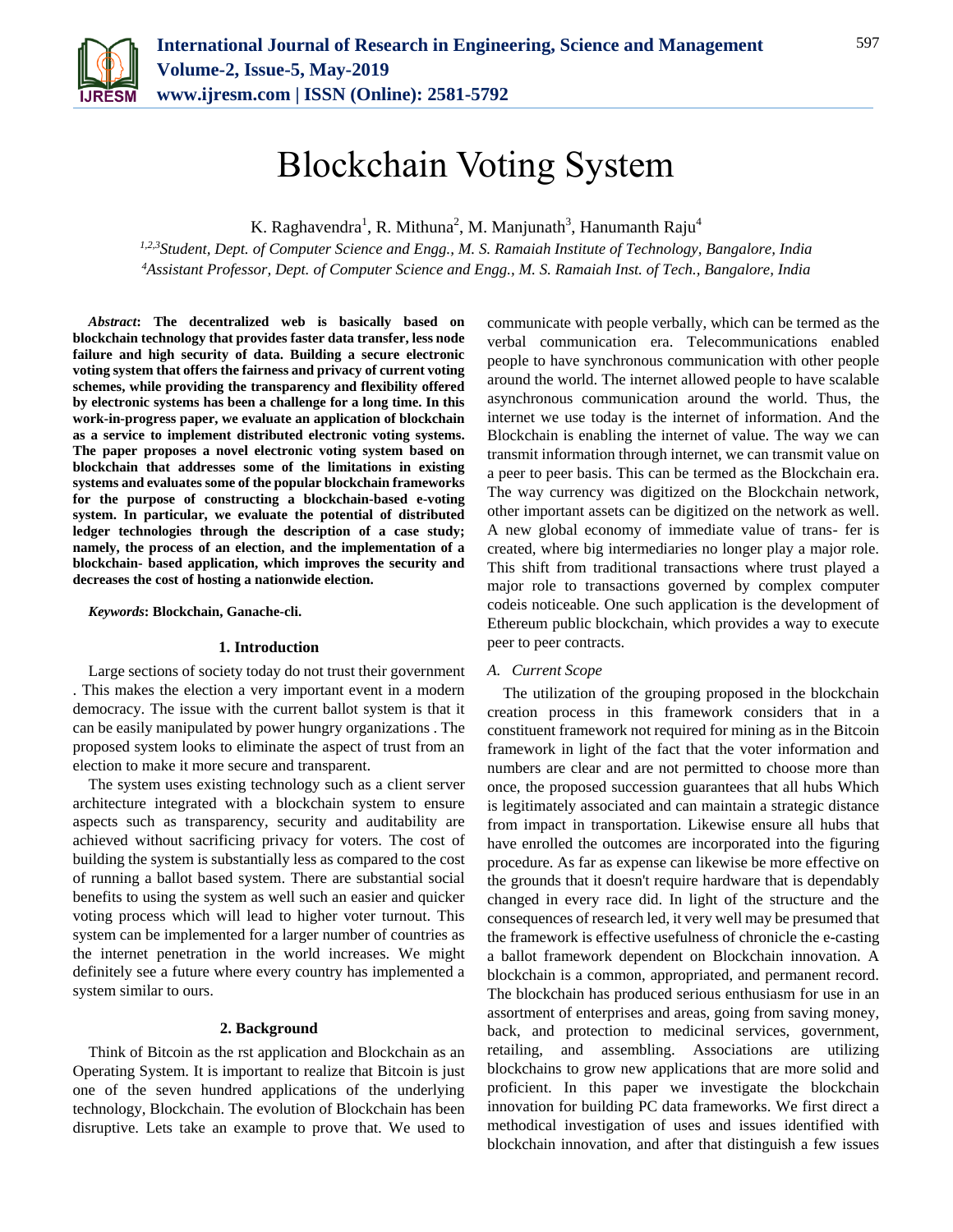

that require additionally look into with the end goal to be legitimately tended to. We additionally examine the potential use of blockchain in instruction.

# **3. Implementation**

## *A. Tools Introduction*

A tool is an object used to extend the ability of an individual to modify features of the surrounding environment. Although many animals use simple tools, only human beings, whose use of stone tools dates back hundreds of millennia, use tools to make other tools. The set of tools needed to perform different tasks that are part of the same activity is called gear or equipment.

While one may apply the term tool loosely to many things that are means to an end (e.g., a fork), strictly speaking an object is a tool only if, besides being constructed to be held, it is also made of a material that allows its user to apply to it various degrees of force. If repeated use wears part of the tool down (like a knife blade), it may be possible to restore it; if it wears the tool out or breaks it, the tool must be replaced. Thus tool falls under the taxonomic category implement, and is on the same taxonomic rank as instrument, utensil, device,

## *B. Technology Introduction*

Technology is the collection of techniques, skills, methods, and processes used in the production of goods or services or in the accomplishment of objectives, such as scientific investigation. Technology can be the knowledge of techniques, processes, and the like, or it can be embedded in machines to allow for operation without detailed knowledge of their workings. Systems (e. g. machines) applying technology by taking an input, changing it according to the system's use, and then producing an outcome are referred to as technology systems or technological systems.

The simplest form of technology is the development and use of basic tools. The prehistoric discovery of how to control fire and the later Neolithic Revolution increased the available sources of food, and the invention of the wheel helped humans to travel in and control their environment. Developments in historic times, including the printing press, the telephone, and the Internet, have lessened physical barriers to communication and allowed humans to interact freely on a global scale.

Overall view of the project in terms of implementation

# *C. Blockchain DApps*

As from the on top of rationalization it would be thought of as that it's not necessary for a dApp to be blockchain or crypto based mostly, it may be p2p affiliation however victimization the blockchain technology as its own benefits

For AN application to be thought of a dApp within the context of Blockchain, it should meet the subsequent criteria:

- 1. Application should be utterly ASCII text file
- 2. It should operate autonomously, and with no entity dominant the bulk of its tokens. the appliance might adapt

its protocol in response to projected enhancements and market feedback, however the accord of its users should decide all changes.

- 3. Application's information and records of operation should be cryptographically hold on must be cryptographically hold on in an exceedingly public, suburbanised blockchain so as to avoid any central points of failure.
- 4. Application should use a cryptologic token (Bitcoin or a token native to its system) that is important for access to the appliance and any contribution important from (miners/farmers) ought to be rewarded with the application's tokens.
- 5. Application should generate tokens according to a regular cryptologic formula acting as a symptom of the worth, nodes square measure causative to the appliance (Bitcoin uses the Proof of labor Algorithm).

## **4. DAPP development process**

The subsequent is that the common procedure for launching a d-apps,

*A. Whitepaper* 

A whitepaper is printed describing the dApp and its options. This whitepaper will define the thought for dApp development however additionally entail an operating paradigm.

# *B. Explanation of Algorithm and how it is been implemented Information about the implementation of Modules*

Preceding the introduction to our voting system, it merits mentioning that the Ethereum protocol utilized as part of our system has not been modified in any way. Our system, BlockVote, uses existing functionality and features provided by Ethereum to provide the ability for creating and voting on ballots. Our implementation consists of three smart contracts coded in Ethereum's Solidity language, two scripts written in JavaScript, and one HTML page. BlockVote is an open source project and the entirety of the code isavailable for public use 6. We assume the administrator, creators, and voters have the MetaMask plugin downloaded in their browser or running an Ethereum node to create and manage Ethereum accounts as well as interact with our system. We utilize Ethereum's Web3 framework internally, this allows our users to easily manage signed transactions and interactions with the Ethereum blockchain. Using MetaMask and Web3 eliminates the need for users to download full or evenpartial Ethereum blockchains on their local machines in order to broadcast transactions. The only action required of users when registering, voting, or creating ballots is to use their passwords to unlock their Ethereum accounts in the MetaMask plugin and securely interact with the blockchain. If the user decides not to utilize the Metamask plugin then they are responsible for running a node on their local machine and syncing it with the blockchain to interact with our system using Web3.

A brief description of all the user parts of Block Vote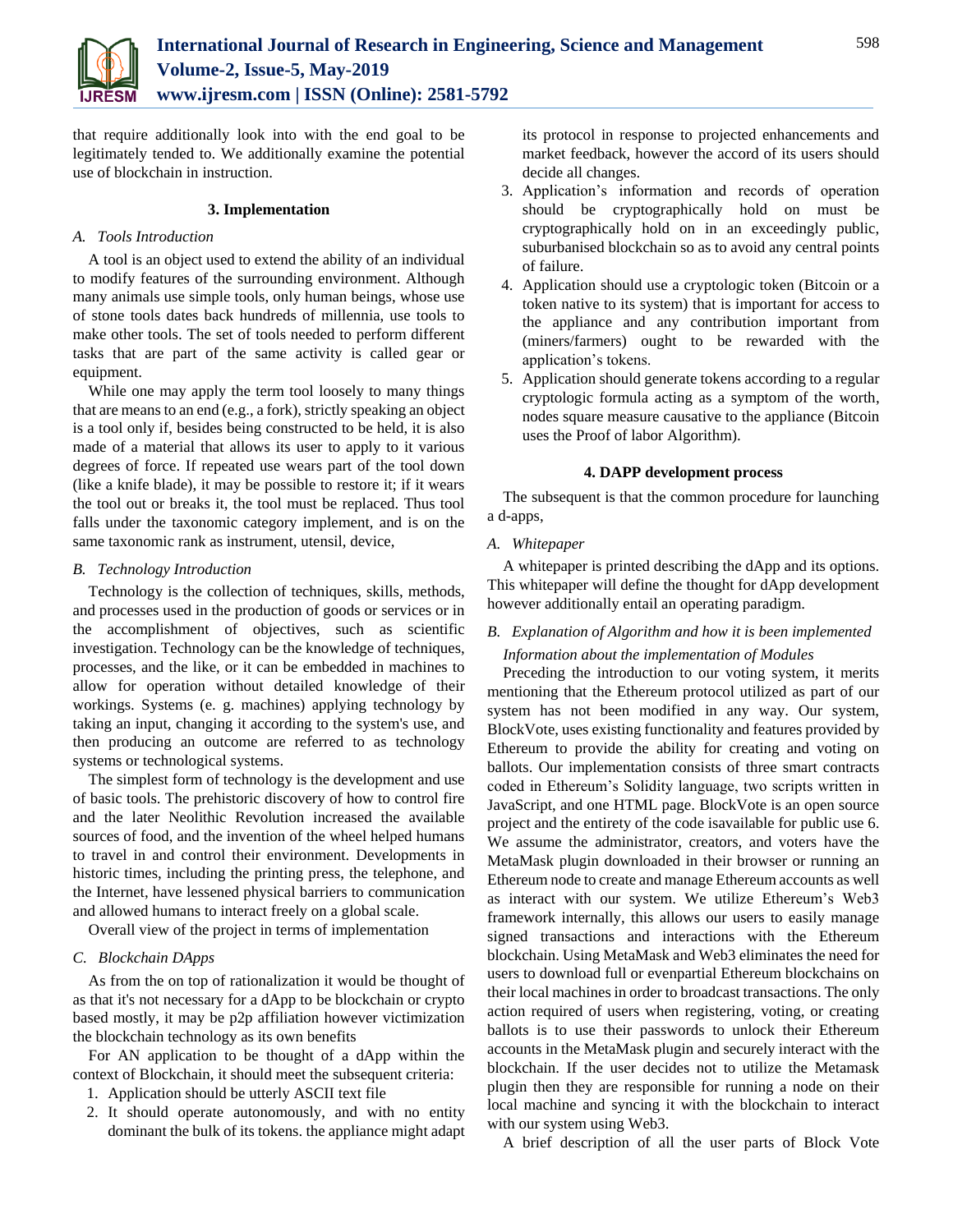

# follows:

- Administrator is responsible for deploying the initial Registrar and Creator smart contracts. The 6https://goo.gl/nqBpzM administrator also has the ability to grant or revoke ballot creation permission for registered voters/ creators.
- Voter registers in our system with a valid student/ employee ID and e-mail address to vote on given ballot ID numbers.
- Creator is a voter with ballot creation permission. A brief description of the front/back-end pages implemented in Block Vote follows:
- VoteUI.html page is the user interface for our users. This page allows users to enter necessary information for each of the different use cases. Once the user enters the necessary information, the corresponding click buttons will invoke functions in App.js.
- VotingApp.js gathers information from VoteUI. html and interacts with Crypto.js and the Ethereum Blockchain. For each corresponding request from VoteUI.html, it utilizes eth.calls,
- Crypto.js server calls, and Ethereum transactions to verify, encrypt/decrypt votes, and store ballot/ vote information.
- Crypto.js acts as a cryptographic server. All votes are encrypted, homomorphically added, and decrypted using the Paillier homomorphic encryption system key pair in this server. A brief overview of the smart contracts implemented in Block Vote follows:
- Registrar.sol acts as the record and gate keeper. It keeps track of all registered voters and creators, ballot IDs, voting contract addresses, and whitelisted e-mail domains. As we can see in Figure 1, information regarding the voter and different ballots are linked together in the contract. This allows the contract to perform voter verification, permission modification, and Voting.sol address retrieval. The owner of this contract is the administrator.
- Creator.sol acts as a spawner for different Voting. sol contracts. The Creator defines the voting contract's details when filling out the required information in VoteUI.html. The owner of this contract is the administrator.



Fig. 1. Registrar contract

• Voting sol acts as a virtual ballot and regulates the voting on the ballot. Another set of voter verification, that includes vote attempts and ballot time limit, is also conducted in this contract. As we can see in Figure 1, ballot title and the choice encrypted votes are also stored here so that we can retrieve at later stages. The owner of this contract is the contract's creator.

# *C. Initial Setup*

The administrator is responsible for the initial deployment of both the Registrar and Creator contracts to activate the system and enable users to start registering, voting, and creating new voting contracts. When deploying the Registrar Contract, the administrator is also responsible for whitelisting a set of e-mail domains that are allowed to register to be part of the voting system.

# *D. Register Voter*

BroncoVote was created for a university setting. Therefore, anyone with a student/employee ID number and an e-mail with the whitelisted domain is allowed to register as a voter. When the voter completes the ID and e-mail field in VoteUI.html, then the information is sent to VotingApp.js. As we can see in Figure 2, the VotingApp.js makes eth.calls to the registrar contract to verify the domain provided is part of the whitelist and if the user has previously registered If those checks are passed, then VotingApp.js sends a transaction to the registrar contract to store the new voter information, including the voter's ID, Ethereum address, and e-mail. It links the user's Ethereum address and e-mail address so that they cannot double register. Individuals can also request access to create ballots during the registration process; these requests are planned to be manually processed by the administrator but currently are granted automatically.

*E. Create Ballot*



If the user has permissions to create a ballot, the user is able to spawn a new voting contract by entering them required information in VoteUI.html. In order to create a ballot, the creator must provide their registered e-mail address then decide whether to create an election or poll, determine the title of the ballot, voting options, and number of votes allowed per voter. During this process, the creator can also elect to have a whitelisted ballot. If a whitelisted ballot is chosen, the creator enters the list of e-mail addresses allowed to vote on their ballot.